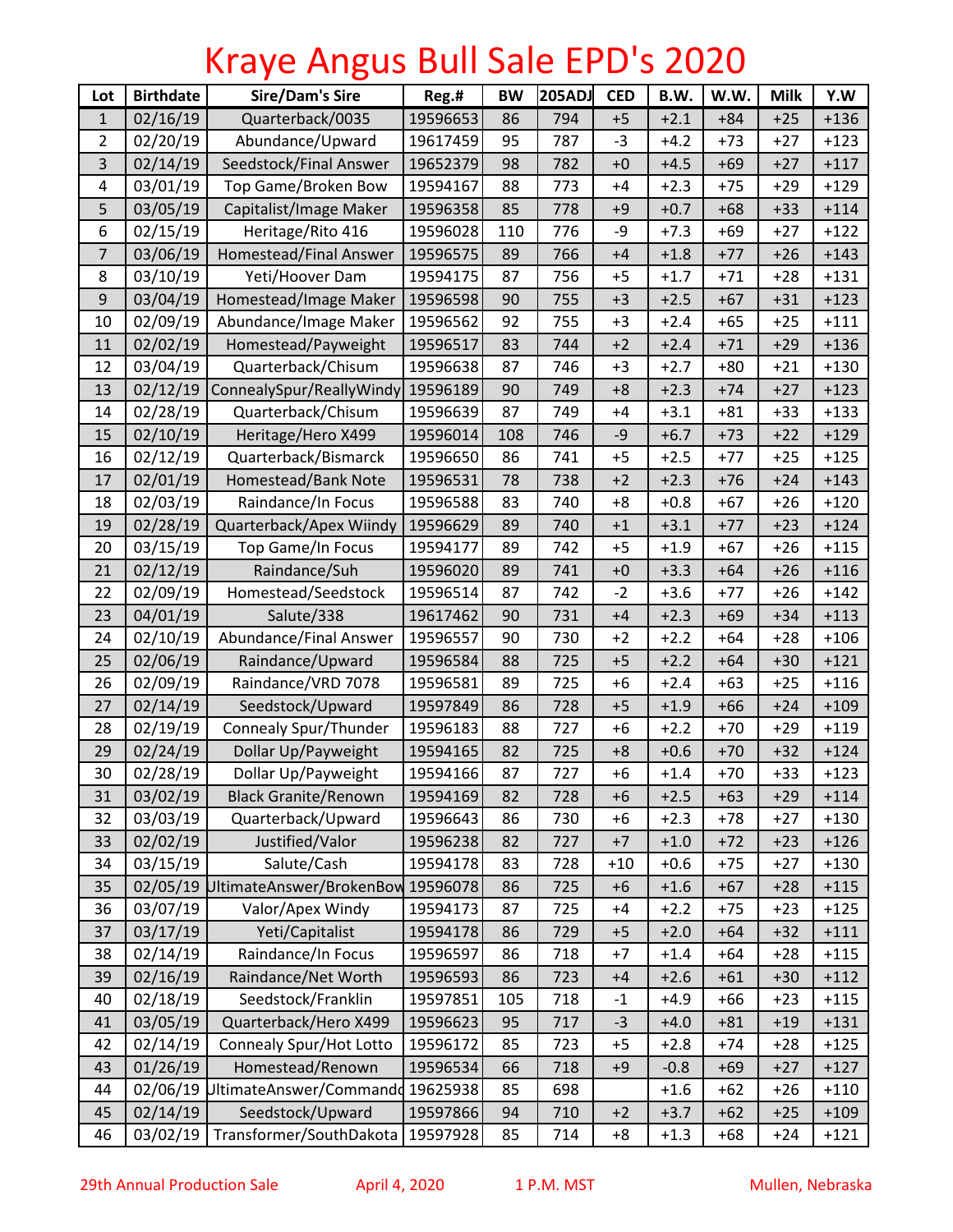## Kraye Angus Bull Sale EPD's 2020

| Lot | <b>Birthdate</b> | Sire/Dam's Sire                        | Reg.#     | <b>BW</b> | 205ADJ | <b>CED</b> | B.W.   | W.W.  | Milk  | Y.W    |
|-----|------------------|----------------------------------------|-----------|-----------|--------|------------|--------|-------|-------|--------|
| 47  | 01/31/19         | UltimateAnswer/Seedstock               | 19596080  | 80        | 713    | $+7$       | $+1.5$ | $+66$ | $+28$ | $+116$ |
| 48  | 02/16/19         | Heritage/Justified                     | 19596003  | 89        | 711    | $+0$       | $+3.8$ | $+66$ | $+27$ | $+120$ |
| 49  | 02/19/19         | Heritage/Net Worth                     | 19596030  | 105       | 711    | -8         | $+7.3$ | $+60$ | $+26$ | $+110$ |
| 50  | 02/22/19         | Franklin/Traveler 004                  | 19594163  | 86        | 710    | $+5$       | $+2.0$ | $+62$ | $+28$ | $+107$ |
| 51  |                  | 03/01/19 BlkGranite/Still in the Rough | 19594168  | 83        | 714    | $+7$       | $+1.9$ | $+60$ | $+28$ | $+105$ |
| 52  | 03/12/19         | Element/Rito 416                       | 19617461  | 88        | 714    | $+2$       | $+2.6$ | $+57$ | $+28$ | $+103$ |
| 53  | 02/13/19         | Seedstock/Upward                       | 19597848  | 89        | 703    | $+4$       | $+2.7$ | $+60$ | $+25$ | $+105$ |
| 54  | 01/30/19         | Homestead/Seedstock                    | 19596507  | 80        | 709    | $+5$       | $+1.4$ | $+70$ | $+27$ | $+131$ |
| 55  | 02/18/19         | Heritage/Identity                      | 19596007  | 90        | 706    | $+0$       | $+3.8$ | $+64$ | $+26$ | $+119$ |
| 56  | 02/26/19         | Transformer/Upward                     | 19597944  | 87        | 706    | $+9$       | $+1.7$ | $+68$ | $+25$ | $+121$ |
| 57  | 03/02/19         | Raindance/Momentum                     | 19596542  | 85        | 709    | $+7$       | $+1.4$ | $+65$ | $+29$ | $+118$ |
| 58  | 03/04/19         | Transformer/BrokenBow                  | 19597941  | 84        | 703    | $+11$      | $+0.4$ | $+69$ | $+20$ | $+127$ |
| 59  | 02/03/19         | Justified/Valor                        | 19596215  | 84        | 706    | $+6$       | $+1.0$ | $+71$ | $+25$ | $+132$ |
| 60  | 02/07/19         | Quarterback/338                        | 19596649  | 89        | 697    | $+3$       | $+3.2$ | $+71$ | $+26$ | $+116$ |
| 61  | 02/08/19         | Seedstock/095                          | 19597867  | 92        | 701    | $+2$       | $+2.8$ | $+57$ | $+21$ | $+97$  |
| 62  | 01/28/19         | Justified/Ten X                        | 19596233  | 78        | 698    | $+6$       | $+0.7$ | $+62$ | $+27$ | $+115$ |
| 63  | 02/13/19         | Dollar Up/Capitalist                   | 19594158  | 86        | 696    | $+7$       | $+1.3$ | $+66$ | $+27$ | $+118$ |
| 64  | 02/18/19         | Heritage/Apex Windy                    | 19596010  | 90        | 697    | $+1$       | $+3.5$ | $+60$ | $+25$ | $+109$ |
| 65  | 03/07/19         | Franklin/095                           | 19594172  | 86        | 698    | $+6$       | $+2.0$ | $+57$ | $+27$ | $+98$  |
| 66  | 02/02/19         | Homestead/Innovation                   | 19596539  | 84        | 700    | $+0$       | $+2.6$ | $+70$ | $+27$ | 133    |
| 67  | 02/12/19         | Raindance/Danny Boy                    | 19596600  | 92        | 691    | $+3$       | $+2.3$ | $+58$ | $+22$ | $+104$ |
| 68  | 02/13/19         | Abundance/Hot Lotto                    | 19596509  | 89        | 692    | $+1$       | $+3.1$ | $+70$ | $+27$ | $+116$ |
| 69  | 02/15/19         | Abundance/Chisum                       | 19596538  | 92        | 694    | $-2$       | $+4.0$ | $+65$ | $+20$ | $+113$ |
| 70  | 02/17/19         | Raindance/In Focus                     | 19621009  | 86        | 689    | $+6$       | $+1.5$ | $+61$ | $+28$ | $+109$ |
| 71  | 02/22/19         | Dollar Up/Franklin                     | 19594162  | 87        | 689    | $+6$       | $+1.9$ | $+68$ | $+30$ | $+121$ |
| 72  | 02/27/19         | Raindance/Thunder                      | 19596547  | 82        | 693    | $+7$       | $+1.2$ | $+63$ | $+27$ | $+114$ |
| 73  | 03/03/19         | <b>Connealy Spur/Traction</b>          | 19596178  | 89        | 693    | $+6$       | $+2.7$ | $+62$ | $+32$ | $+110$ |
| 74  | 03/02/19         | Resource/Innovation                    | <b>NR</b> | 83        | 673    |            | $+2.2$ | $+68$ | $+27$ | $+117$ |
| 75  | 02/14/19         | Abundance/Upward                       | 19596544  | 85        | 683    | $+4$       | $+1.9$ | $+60$ | $+25$ | $+106$ |
| 76  | 02/18/19         | Heritage/Final Answer                  | 19619405  | 96        | 687    | $+0$       | $+4.6$ | $+61$ | $+26$ | $+111$ |
| 77  | 02/22/19         | Dollar Up/South Dakota                 | 19594161  | 89        | 684    | $+3$       | $+2.9$ | $+67$ | $+28$ | $+119$ |
| 78  | 02/02/19         | Capitalist/Hoover Dam                  | 19596256  | 84        | 686    | $+3$       | $+2.6$ | $+67$ | $+27$ | $+116$ |
| 79  | 03/01/19         | Raindance/Momentum                     | <b>NR</b> | 86        | 668    |            | $+1.7$ | $+62$ | $+28$ | $+114$ |
| 80  | 02/03/19         | Homestead/Range Rover                  | 19596523  | 84        | 684    | $+3$       | $+2.1$ | $+64$ | $+25$ | $+124$ |
| 81  | 02/07/19         | Abundance/Velocity                     | 19596546  | 84        | 687    | $+5$       | $+1.3$ | +62   | $+27$ | $+106$ |
| 82  | 03/03/19         | Element/Renown                         | 19594170  | 87        | 687    | $+0$       | $+3.7$ | $+62$ | $+27$ | $+111$ |
| 83  | 02/24/19         | Quarterback/South Dakota               | 19596633  | 99        | 679    | $+0$       | $+4.7$ | $+78$ | $+23$ | $+130$ |
| 84  | 03/03/19         | Raindance/Identity                     | 19596563  | 86        | 678    | $+6$       | $+1.2$ | $+61$ | $+27$ | $+114$ |
| 85  | 03/06/19         | Capitalist/Traveler 004                | 19596363  | 88        | 677    | $+5$       | $+2.0$ | $+56$ | $+27$ | +99    |
| 86  | 02/03/19         | UltimateAnswer/Solution                | 19596095  | 79        | 678    | $+8$       | $+0.7$ | $+64$ | $+27$ | $+116$ |
| 87  | 02/05/19         | Homestead/Innovation                   | 19596537  | 82        | 680    | $+2$       | $+2.4$ | $+68$ | $+27$ | $+132$ |
| 88  | 02/23/19         | <b>Top Game/Solution</b>               | 19594184  | 86        | 675    | $+4$       | $+2.2$ | $+62$ | $+27$ | $+114$ |
| 89  | 02/11/19         | Heritage/Excitement                    | <b>NR</b> | 87        | 658    |            | $+4.0$ | $+65$ | $+25$ | $+119$ |
| 90  | 02/14/19         | Connealy Spur/Cash                     | 19596165  | 86        | 680    | $+9$       | $+1.9$ | $+61$ | $+27$ | $+108$ |
| 91  | 02/08/19         | Justified/Valor                        | 19596226  | 83        | 669    | $+7$       | $+1.0$ | $+64$ | $+25$ | $+116$ |
| 92  | 03/02/19         | Homestead/Upgrade                      | 19617460  | 88        | 668    | $+4$       | $+1.6$ | $+62$ | $+26$ | $+119$ |